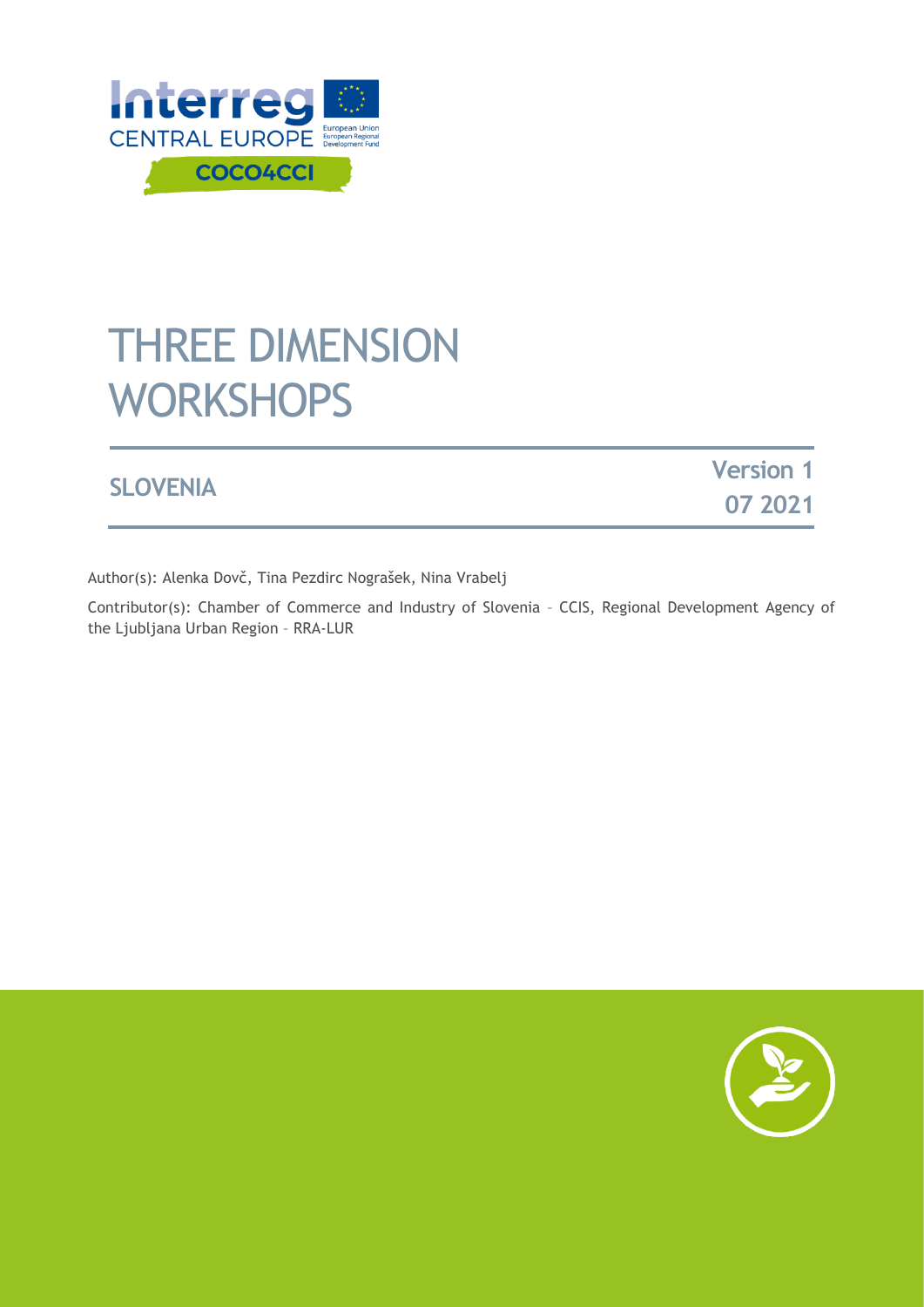



# THREE DIMENSION WORKSHOPS

| Date                                | Dimension                                  | <b>Event Title</b>                                                         | Location             | Participants |                |
|-------------------------------------|--------------------------------------------|----------------------------------------------------------------------------|----------------------|--------------|----------------|
|                                     |                                            |                                                                            |                      | <b>AVM</b>   | <b>CCI</b>     |
| 8 <sup>th</sup> March 2021          | <b>Future Trends</b><br>(Meet the experts) | "Workshop<br>"Speculative<br>Design:<br>Approach,<br>Methods and<br>Tools" | Zoom, online         | 15           | 161            |
| 2 <sup>nd</sup> of March<br>2021    | Technology (Hands<br>on knowledge)         | Company visit:<br>Plastika Skaza<br>d.0.0.                                 | MS Teams,<br>on-line | 8            | 7              |
| 21 <sup>st</sup> of October<br>2020 | Mindset of AVM<br>(Mindset PREP)           | Time to<br>innovate:<br>Circular design                                    | MS Teams,<br>on-line | 23           | $\overline{4}$ |
|                                     |                                            |                                                                            | <b>TOTAL</b>         | 46           | 172            |

## Project relevance:

Short description of the process / organization / overall design of the workshops / did you have a topic that you focused on / were there different piloting rounds and did the dimension workshops change … etc

Speculative design questions the practice of design and aims to offer alternatives that are essential for the world of today and more importantly, the world of tomorrow. The design processes can encourage interrogation of prevailing assumptions and invite exploration of other, alternative states of being and doing. Design practices involving speculative approaches are becoming more critical towards themselves by looking outwards beyond the gallery space and engaging with communities to produce "lasting" and "effective" outcomes. These practices are intended not to be only about creating futures but also, and importantly, about foregrounding the perspective (e.g. socio-cultural context) from which those futures are created.

First, we wanted to organize a webinar for the companies to get them thinking about the process we want to boost, to connect AVM with CCI. That is why we organized the webinar (info day) regarding the circular design. The key of the webinar is to connect the industry with the creative industry, which opens new insights to companies with their different thinking. Circular design helps companies transform processes in a way that a company changes its business model from linear to circular, so that resources and materials are managed in a sustainable way. With such planning of processes in the company, all impacts on the environment are anticipated. In these process planning, creativity is becoming increasingly important. To sum up, the topic we wanted to tackle is circular design. After these trainings, the AVMs presented their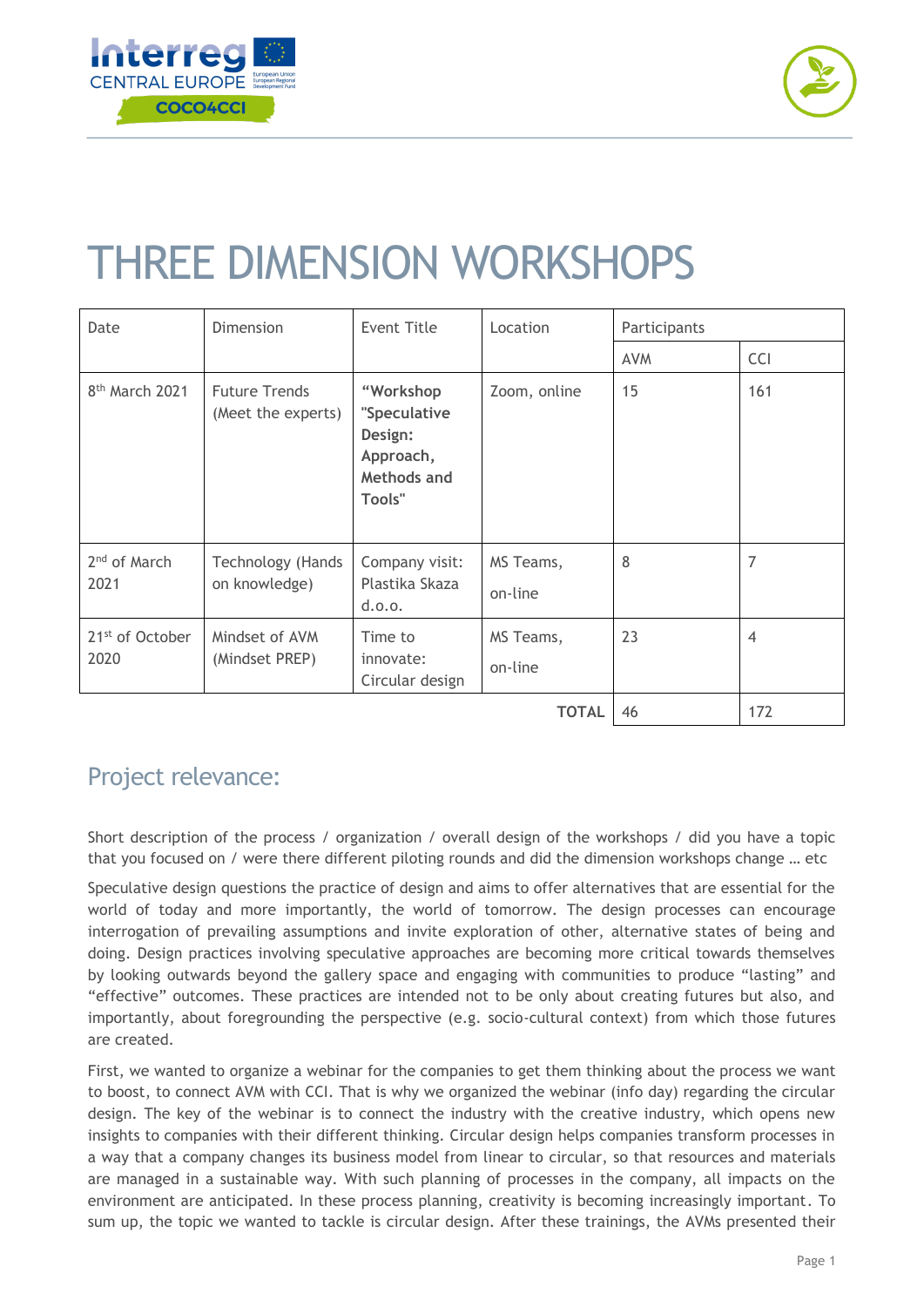



challenges to CCIs, in this way matchmakings were made through company visits and the solutions offered by creative industry. There were different piloting rounds, bellow a pilot with plastic producer company is presented.

## Event Title

#### **DESCRIPTION**

Dimension: Future Trends (Meet the experts)

#### **Workshop "Speculative Design: Approach, Methods and Tools"**

A

n online workshop "Speculative Design: Approach, Methods and Tools" was held on 1<sup>st</sup> March 2020, led by Ivica Mitrović and Oleg Šuran, professors at the Academy of Arts in Split.

Participants were introduced to the present and future of speculative design and related practices. In addition, the lecturers presented examples of speculative design with rich pictorial and video material, which resulted from the projects in which they were involved.

The discussion showed that speculative design is an interesting topic that gains in visibility and importance, and at the same time raises many questions. Speculative design questions the practice of design and aims to offer alternatives that are essential for the world of today and more importantly, the world of tomorrow. Design practices involving speculative approaches are becoming more critical towards themselves, they are engaging with communities to produce lasting and effective outcomes. The purpose of these practices, however, is to push to the fore the perspectives (e.g., socio-cultural context) from which the future is created.

A recording of the workshop is also available via the link: <https://www.youtube.com/watch?v=Y6uy92Tr4gE>

The workshop is part of the "Hello, futures" trilogy and is a continuation of a lecture on the speculative future given by Phil Balagtas in September 2020 - <https://www.youtube.com/watch?v=X0eewIC9aG4>

A lecture by the renowned Croatian lecturers Ivica Mitrović and Oleg Šuran outline present and future of the speculative design and related practices. The session gives an overview of this particular approach, describing the design process (with the methods, tools, and techniques employed) in the selected case studies from their personal practice and from the SpeculativeEdu perspective.

#### **Programme:**

**10:00–10:10 Welcome speech and project introduction**

**10:10–10:55 Overview of the practice (past, present, future, context)**

**10:55–11:10 Discussion**

**11:10–11:55 Approach: process, methods, tools; presented via case studies and based on recent SpeculativeEdu findings**

#### **11:55–12:20 Discussion**

Ivica Mitrović is an assistant professor at the department of Visual Communications Design at the Arts Academy in Split, where he teaches Interaction Design and Interactive Media Design. Since 2001, he has been working on the promotion of new design disciplines such as Interaction Design and Critical and Speculative Design. Together with Oleg Šuran, he was selected as curator for the presentation of the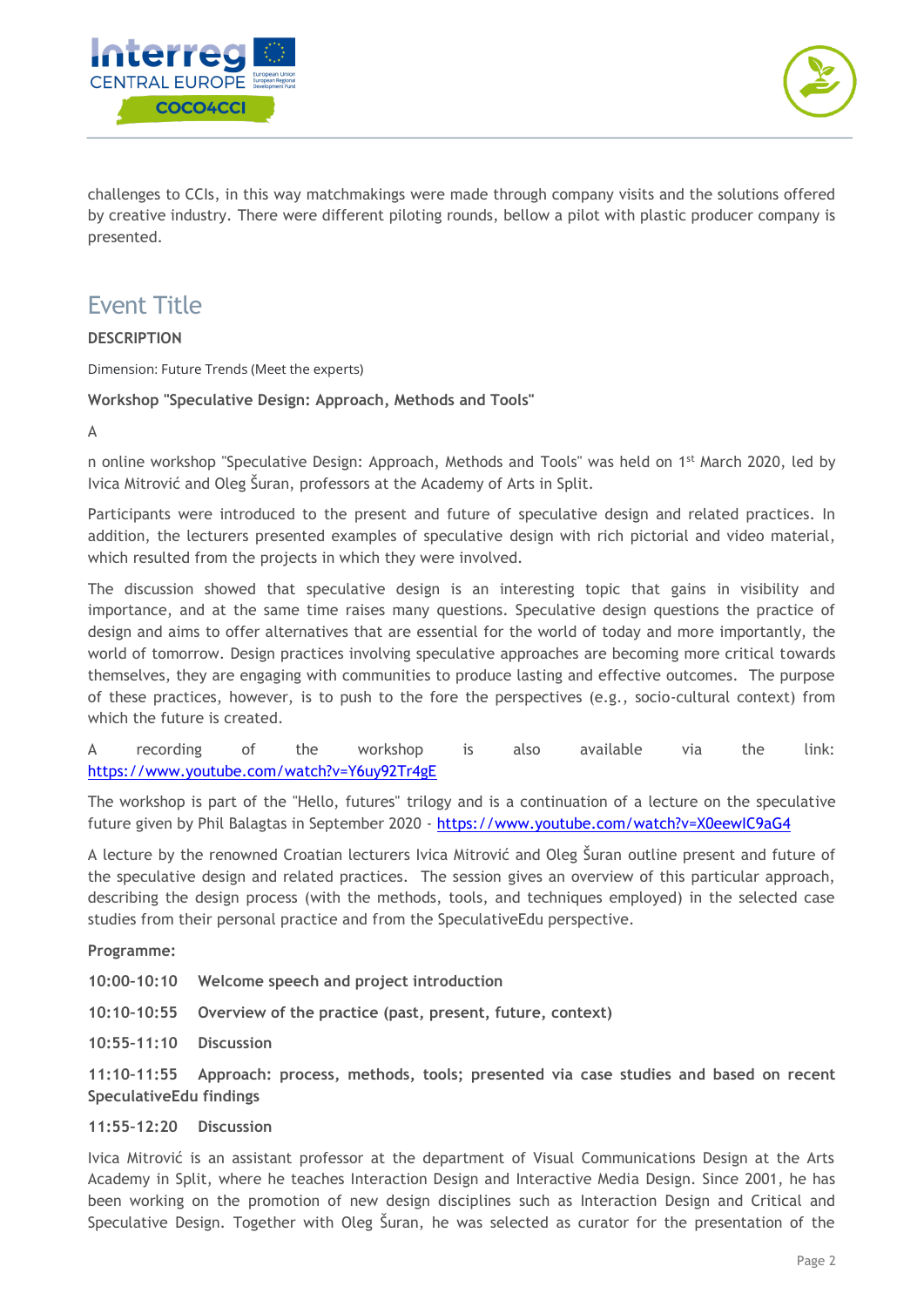



Republic of Croatia at the XXI International Exhibition of the Triennale di Milano, "The 21st Century. Design After Design" (2016). He was also co-editor of the accompanying booklet Speculative – Post-Design Practice or New Utopia?. His current focus is tracking and developing new and emerging Speculative Design practices and educational methods as coordinator of the European Erasmus+ project SpeculativeEdu.

Interview for SpeculativeEdu:<http://speculativeedu.eu/interview-ivica-mitrovic/>

Oleg Šuran is an associate and teaching assistant for Visual Communications and Interaction Design at the Arts Academy, University of Split. He also freelances. Oleg is a renowned and award-winning Croatian interaction design practitioner. In 2013–14, he was member of UrbanIxD, Coordination Action project for the European Commission under the Future and Emerging Technologies programme, which focussed on the design of urban interactions.

Interview for SpeculativeEdu:<http://speculativeedu.eu/oleg-suran/>

#### **FEEDBACK**

The feedback from the participants was very positive, opening new trends and visions is an important part of creative work. They also stressed that the whole "Hello, futures" trilogy (lecture, videos and workshop) presents an effective and innovative approach towards new line of education, discovering the new topics and changing the mindset.

#### **DESCRIPTION**

Dimension: **Mindset of AVM (Mindset PREP)**:

**Time to innovate: Circular design**

Key topics and description

The webinar took place on October 21st, where experts in the field of circular design (Jude Sherry from "anois", Barbara Prinčič from the Academy for fine arts and design of Ljubljana and Eva Štraser, company Evegreen - good practice of bioplastic pots) presented how to change the business model from linear to circular and thus contribute to environmental protection. There were three speakers:

1st speaker: Jude Sherry from company "anois" presented the concept of circular design and good practices in this field. An international expert and thought leader on eco-design, sustainable design and circular economy. Jude works as designer, maker, project/operations manager, evaluator, trainer, speaker and consultant. Jude has worked across large and small companies in a diverse range of roles and sectors including furniture, logistics, consumer electronics, renewable energy, clothing, food and drink, personal care and bioplastics. She is director of the global design agency "anois" which she set up with Dr Frank O'Connor to create value through design for sustainability working with business, intra-government, government, local authorities, educators and civil society. Specialists in helix collaboration "anois" take a systems design perspective specialising in ethical branding, sustainable design, responsible value chains and circular business models, at a product and urban design level.

Jude stressed that 80 % of products is thrown away in 6 months. This is the way the linear business model works. From EU perspective – companies that will keep their business model linear, will soon have to face the loss of their business. The legislation will demand for changes. For circular business model, design is the key that unlocks the circular economy.

There are two key elements that make circular design effective: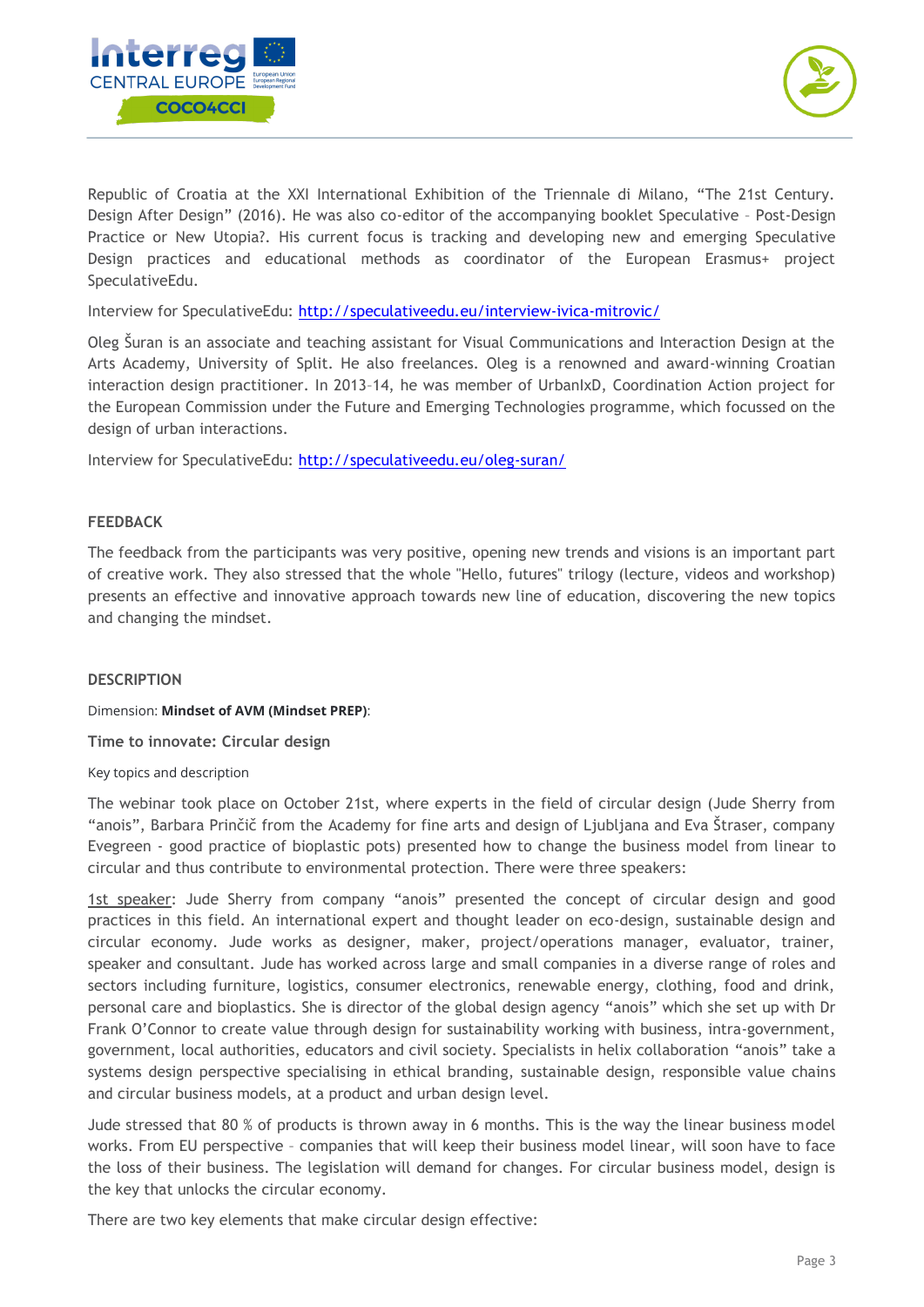



- Product design features
- Business model

Companies want to make good products with eco design, recreate design features, but business model isn't able to deliver, that is why business model is very important.

Jude also stressed that design is the key element, first one has to have right design strategy – right for the customers and also for the company. If company wants the product to last, it is very important to have a timeless design. On top of all of this the key element is the material, if you want the product to be recyclable. She also mentioned biodegradability and pointed out that standards have to determine better what it is. If the companies want to introduce circular design in their business process, they should consider various questions:

- Can you sell the spare parts cost effectively? Can the products get back to your factory?

- One should follow eco design directive (electronics, energy labels, energy related products…), other regulations – eco design directive, single use plastics directive, plastic packaging demands – have to be recycleble, reusable, compostable, toxic free

- Circular design is: sustainable, circular, responsible!
- CE system design must match with the company's business model.
- Branding is the key customer know what they expect.
- Pressure form environmental perspective and from global market.

- How to tackle the transformation of the company/ business model? - Best value form what the company already has with customer engagement. One should not change everything at once.

2nd speaker – Barbara Prinčič, professor of the Department of Industrial Design of the Academy of Fine Arts and Design in Ljubljana presented good practices how to expand knowledge and raise students' awareness of environmentally responsible design. She has been lecturing on sustainable design and at the same time, she tries to implement the principles of sustainable design in many design projects. At the webinar, she presented many projects that she was involved, focusing on environmental topics, strategies, and design-related solutions.

#### 3rd speaker: Eva Štraser, Evegreen watch video (speech in Slovene, ppt in English): <https://www.youtube.com/watch?v=Pjd19WANpo8>

Evegreen is a start-up company engaged in the development of nature-friendly materials based on organic waste, produced by various industrial and import companies. Thus, on one hand, they relieve the client of costs of waste, and on the other hand, they replace part of their offer with green, innovative products. So far, wheat straw, rice and wheat husks, and coffee husk waste have been used to create new recipes.

After the presentations of the speakers, participants attended the workshop lead by Žiga Lampe. The goal of the workshop was to define how companies see the circular design method, where they see obstacles and where opportunities. It was done in the application Mural, where companies could post comments and ideas about the subject. The workshop concentrated on two questions; what is the challenge in the field of circular design that companies would tackle first and where do they see the obstacles.

Challenges:

- use of construction waste for other products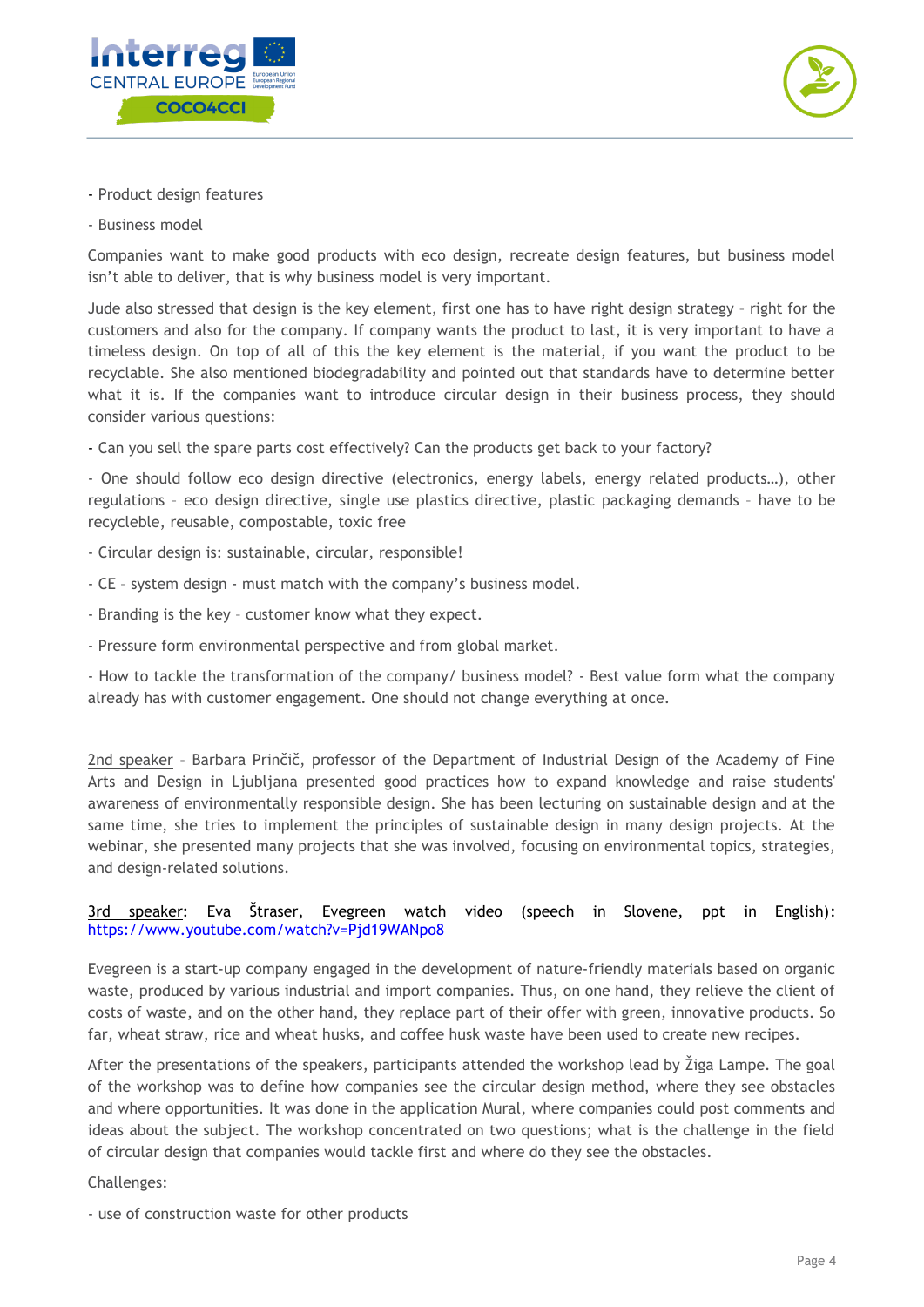



- recycled coffee cups
- reuse of recycled products
- more % of recylates in plastic products
- connect companies with designers

Obstacles:

- the main obstacle for companies is that there is a lack of post-consumer/post-industrial materials for new products (also food approved post-consumer materials)

- the transformation of the business models/processes would cause expenses for companies

#### **FEEDBACK**

After the webinar a questionnaire was sent out to participants, here are the answers regarding the willingness to cooperate further in the project (match-making with CCI)

a) Are you interested in introducing circular design in your business?

Answers from respondents:

Yes – 7 answers.

No – 3 answers.

b) Are you interested in cooperation in the project COCO4CCI?

Answers from respondents:

Yes – 6 answers.

No – 4 answers.

c) ) In what areas is there an interest in cooperation?

Answers from respondents:

- Finding the possibility of using plastic waste as secondary materials
- Circular design business models
- Maybe as facilitators who will implement mind-set in advanced manufacturing.
- We are interested in the approaches of other companies in similar activities.

- Looking for options regarding the use of our company's waste in products of other companie

### Event Title

#### **DESCRIPTION**

Dimension: **Technology (Hands on knowledge)**

**Company visit: Plastika Skaza d.o.o.**

Key topics and description

The goal of the company visit was to connect them with a specific representative of the creative industry. Participants were technologists and responsible for innovations and development in the company and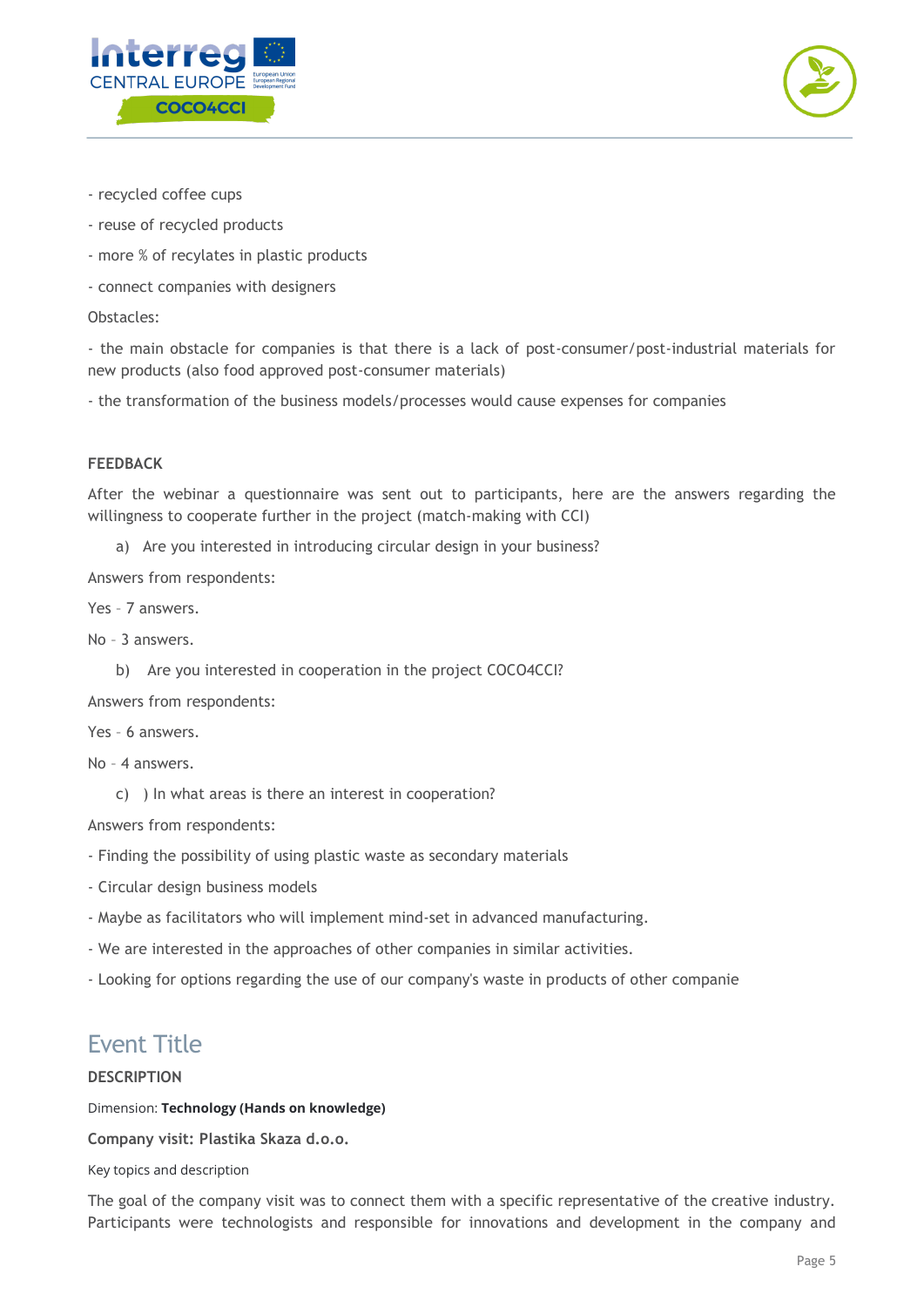



representatives of creative industry. The company presented their challenge and expectations. Several representatives of CCI had the chance to ask questions regarding their production process in an individual conversation.

Details: After the introduction, the Slovenian-based company, setting high standards in the design and manufacturing of injection moulding and custom-made plastic industrial products, presented their production lines and the materials: recyclable plastics that could be used for the design of the new envisaged product - modular solution for packaging made of recyclable material for food delivery. The debate and the questions from the side of representatives of creative industry followed.

The whole process of matching the industry's challenge and solutions of creative industry was efficient. For the second round of the pilot, meetings were done one on one, instead of joint meetings (one challenge – many solutions). We anticipate, according to the experience of our project partners, this form of match-making would be even more efficient.

#### **FEEDBACK**

The feedback from the representatives of creative industry was despite the virtual visit, very positive, the information they got from the company were sufficient. They also reported the guidance through the whole process was very precise and easy to follow, to get quick results and connections between industry and creative industry.

### **FOLLOW-UP**

Participants who attended the webinar *Circular design* received the recording of the webinar to use it as an on-line training video, also a questionnaire was sent out to get the companies to cooperate in the next step – company visit. Based on the knowledge gained by this webinar, the companies knew and understood better the process they were invited to. For the next step – hand of knowledge – there were several companies who represented their challenge from the view of Circular design.

Next step was the pitch of the representatives of the creative industry, who presented the solutions regarding the challenge introduced in the company visit.

**OUTPUT**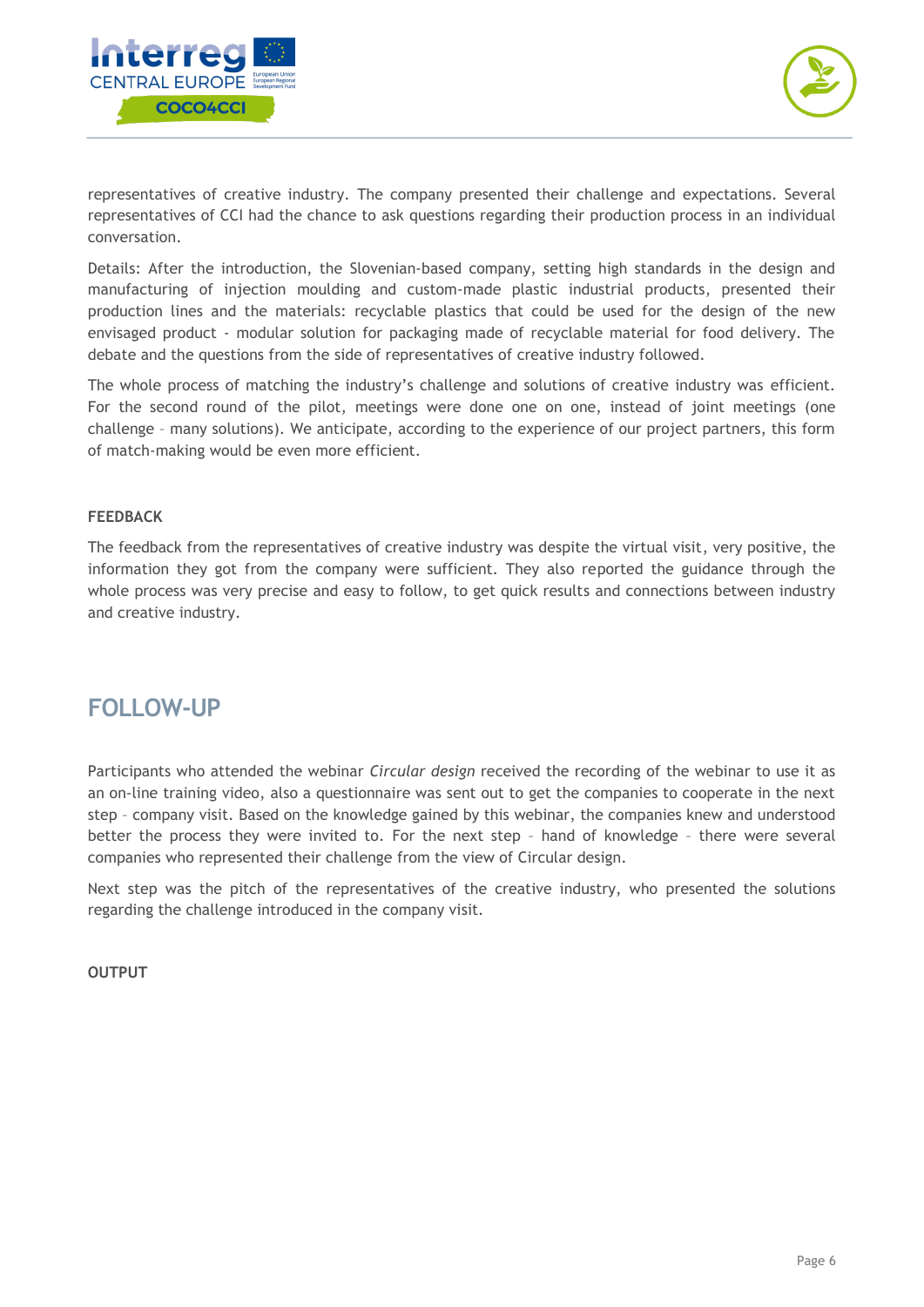





Webinar Circular Design – COCO4CCI

These videos were also shared on social media on different opportunities:

[COCO4CCI: Webinar Circular Design -](https://www.youtube.com/watch?v=95muezEc82g&feature=youtu.be) YouTube



Hello, futures! I Ivica Mitrović & Oleg Šuran - Speculative design: Approach, methods and tools <https://www.youtube.com/watch?v=Y6uy92Tr4gE&t=1677s>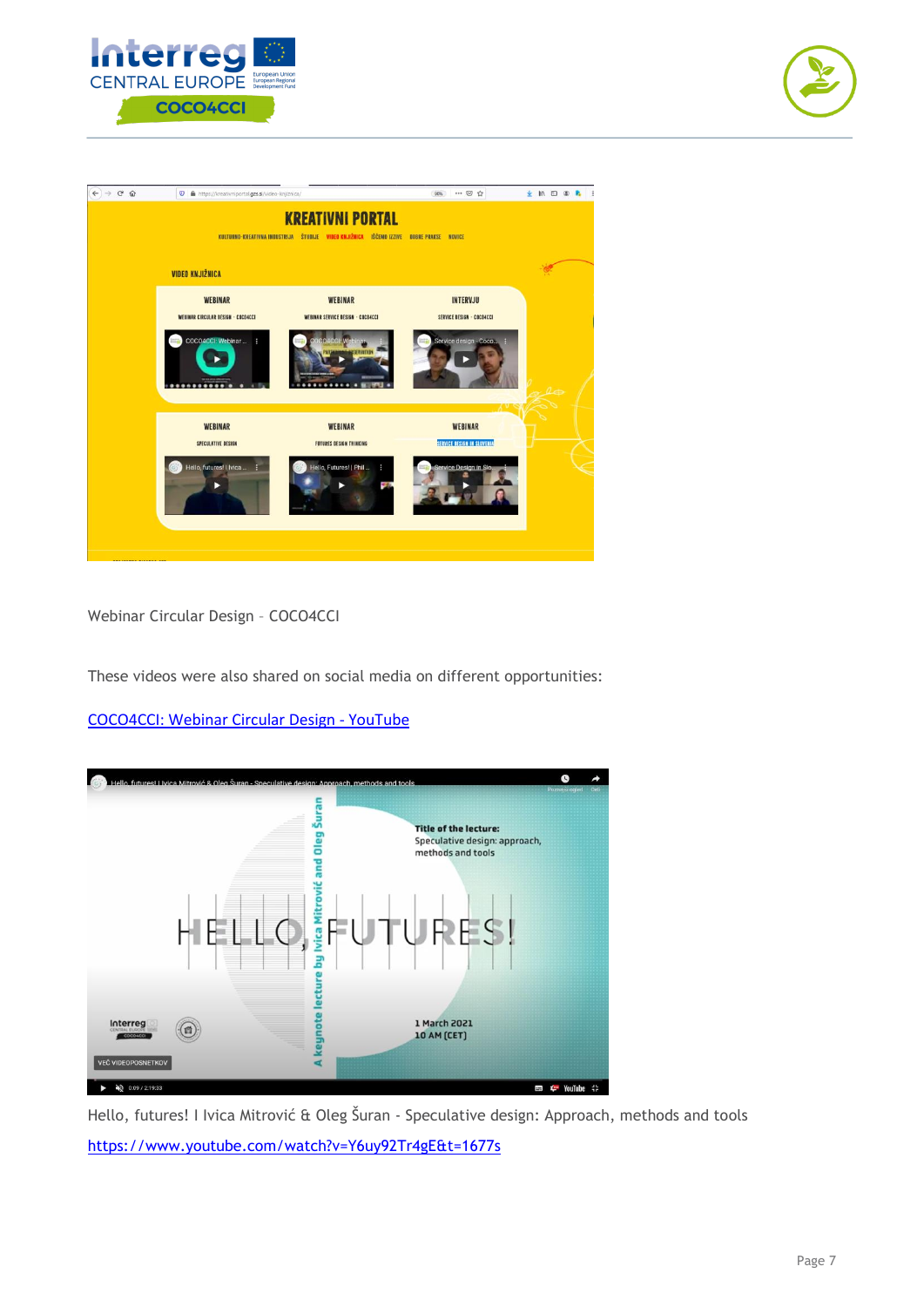



#### **PHOTOS**



Mindset of AVM: webinar Circular design



Plastika Skaza: production hall